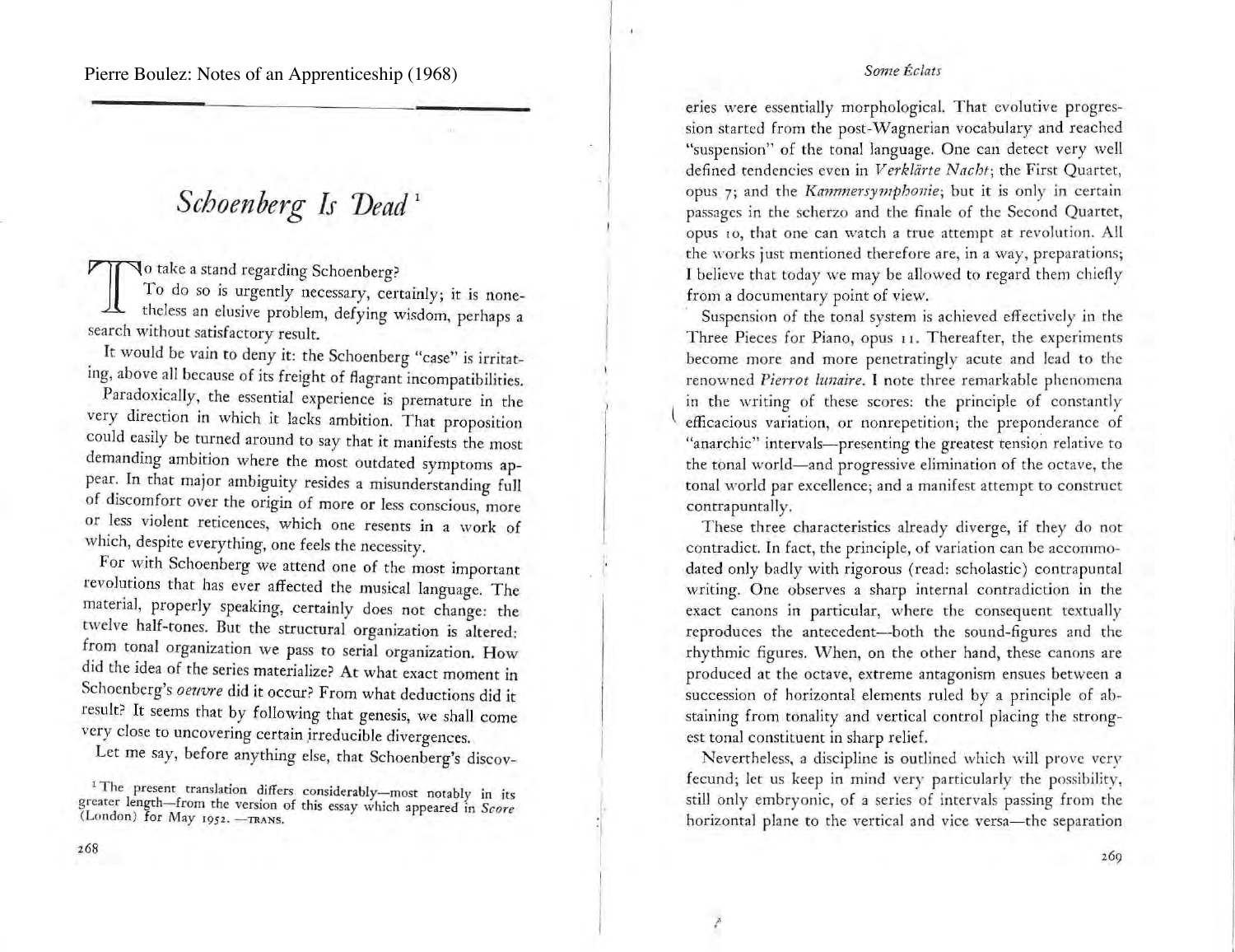### NOTES OF AN APPRENTICESHIP

of the notes of a thematic cell from the rhythmic figure that has given it birth, with that cell thus becoming a series of absolute intervals (using that term in its mathematical significance).

Let me revert to the use of the intervals that I have called "anarchic." In Schoenberg's works of that period we often encounter fourths followed by diminished fifths, major sixths preceding major thirds, and all the reversals and interpolations that one can bring to bear upon those two patterns. Here I observe a preponderance of intervals if the unfolding is horizontal, or of chords if it is coagulated vertically, which are least native to the classic harmony based upon superimposed thirds. On the other hand, I note the great abundance of wide intervals, resulting in a stretching of the register, and thus giving the absolute pitch of each sound an importance never before dreamed for it.

Such an employment of sound-material provoked some estheticizing explanations that have since been used as an indictment or, at best, as a benevolent defense speech, which has not, however, included any general formulation. Schoenberg himself expounded on this subject in a way that permits us to speak of expressionism: "In the formal elaboration of my first works in the new style, I was guided above all by very strong expressive licences in particular and in general, but also, and not least, by a feeling for the form and logic inherited from the tradition and well developed by application and consciousness."

That citation obviates the need for any gloss, and one can only agree to that first trajectory, in which Schoenberg's manner of musical thinking manifests an interdependence of balance and experiments considered entirely from the formal point of view. To sum up, esthetic, poetic, and technique are in phase, if I may again be permitted a mathematical comparison, a flaw that one can pick out in each of these realms (I deliberately abstain from any consideration of the intrinsic value of post-Wagnerian expressionism.)

It even seems that in the sequences of Schoenberg's creations that began with the Serenade, opus 24, he found himself outridden by his own discovery; the no man's land of rigor can be located in the Five Pieces for piano, opus 23.

The last point of equilibrium, opus 23 clearly is the inauguration of serial writing, into which the fifth piece-a waltzintroduces us: each of us may be permitted to meditate on that very "expressionistic" meeting of the first dodecaphonic composition with a type-product of German romanticism ("Prepare oneself for it by serious immobilities," Satie might have said).

And there we are, in the presence of a new organization of the sound-world. A still-rudimentary organization that will be codified with the Suite for Piano, opus 25, and the Wind Quintet, opus 26, and will attain conscious schematization in the Variations for Orchestra, opus 31.

That exploration of the dodecaphonic realm may be bitterly held against Schoenberg, for it went off in the wrong direction so persistently that it would be hard to find an equally mistaken perspective in the entire history of music.

I do not make this assertion gratuitously. Why?

I do not forget that establishment of the series came, with Schoenberg, from ultrathematization in which, as I said above, thematic intervals could be considered absolute intervals released from all rhythmic or expressive obligation. (The third piece of opus 23, developing on a succession of five notes, is particularly significant in this respect.)

It behooves me to acknowledge that this ultrathematization remains the underlying idea of the series, which is only its purified outcome. In Schoenberg's serial works, furthermore, the confusion between theme and series is explicit enough to show his impotence to foresee the sound-world that the series demands. Dodecaphonism, then, consists of only a rigorous law for controlling chromatic writing; playing only the role of

270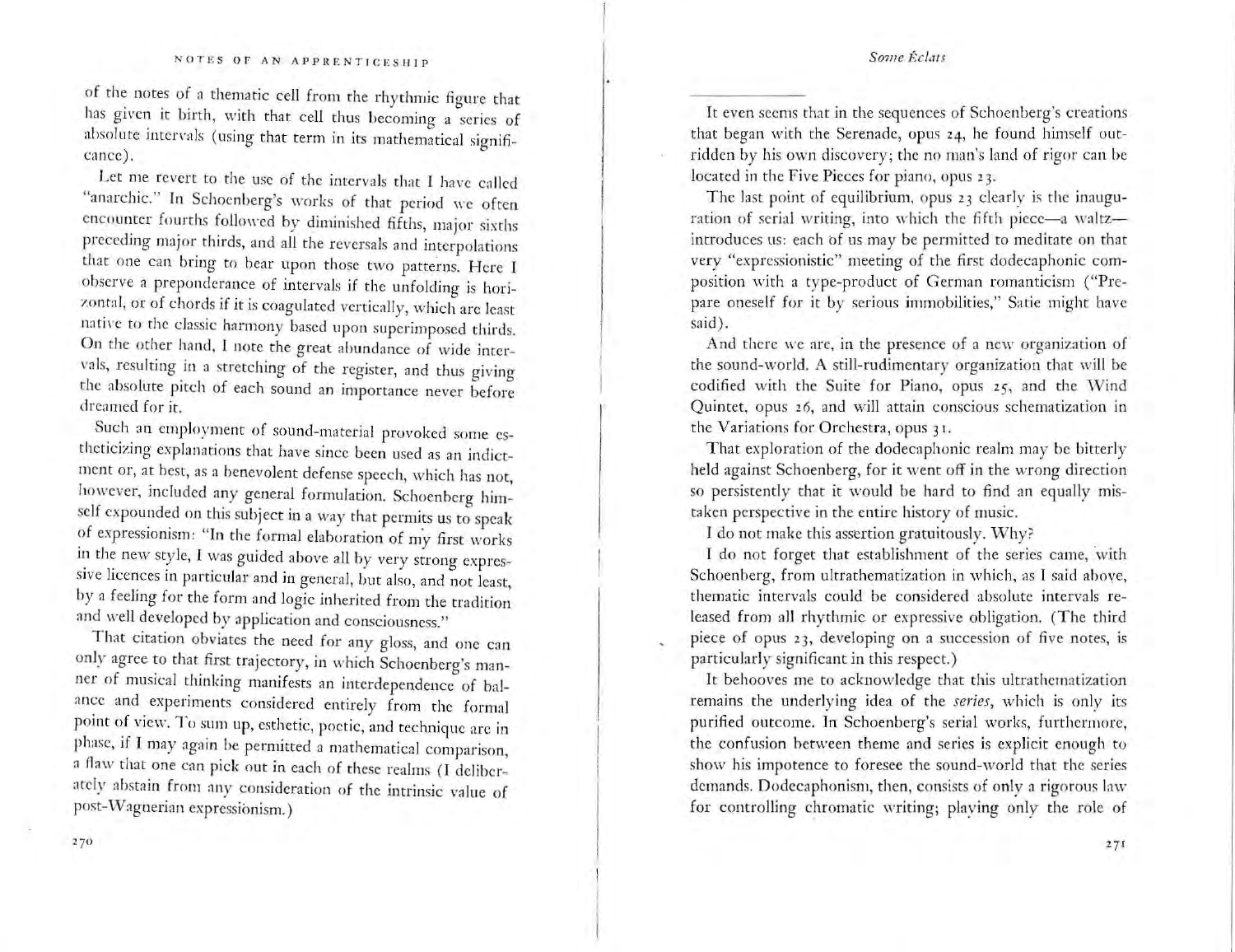#### Some Éclats

#### NOTES OF AN APPRENTICESHIP

regulating instrument, the serial phenomenon itself was not, so to speak, perceived by Schoenberg.

What, then, was his ambition, once the chromatic synthesis had been established through the series, or in other words, once this coefficient of security had been adopted? To construct works of the same essence as that of those in the sound-universe he had just left behind, works in which the new technique of writing should "prove its worth." But could that new technique produce convincing results if one did not take the trouble to explore the specifically serial domain in the structures? And I understand the word "structure" as extending from the generation of the constituent elements to the total architecture of a work. In short, a logic of engendering between the serial forms, properly speaking, and the derived structures was generally absent from Schoenberg's preoccupations.

And there, it seems, you have what led to the decrepitude of the larger part of his serial oeuvre. The preclassic or classic forms ruling most of the architectures have no historic link to the dodecaphonic discovery; thus an inadmissible hiatus is produced between infrastructures related to the tonal phenomenon and a language in which one again perceives the laws of organization summarily. Not only does the proposed project run aground—such a language was not consolidated by such architectures-but also the opposite happens, which is to say that those architectures annihilate the possibilities of organization inherent in the new language. The two worlds are incompatible, and Schoenberg had attempted to justify one by the other.

One cannot call that procedure valid, and it produced results that could have been anticipated: the worst sort of misunderstanding. A warped "romantico-classicism" in which the good intentions are not the least unattractive element. One certainly gave no great credit to the serial organization by not allowing it its own modes of development, but substituting other, apparently surer ones. A reactionary attitude that left the door ajar for all the more or less disgraceful holdovers.

The persistence of accompanied melody, for example; of counterpoint based upon a principal part and secondary parts (Hauptstimme and Nebenstimme). We are in the presence of a very unhappy heritage owed to scarcely defensible scleroses of a certain bastard language adopted by romanticism. Nor is it only in the limited conceptions, but equally in the writing itself, that I see reminiscences of a dead world. Under Schoenberg's pen, in fact, there abounded-not without producing irritation-the clichés of redoubtably stereotyped writing representing, there too, the most ostentatious and obsolete romanticism. I refer to those constant anticipations, with expressive leaning on the key note; I mean those false appoggiaturas; or, again, those formulas of arpeggios, of devices, of repetitions, which sound terribly hollow and deserve to be called what they are: "Secondary parts." Finally, I indicate the morose, disagreeable use of a derisively poor-call it ugly-rhythmic, in which tricks varying the classic rhythmic are disconcerting in their credulity and ineffectuality.

How could we, without weakness, relate ourselves to an oeuvre manifesting such contradictions? If only it manifested them within a rigorous technique, the only safeguard! But what are we to think of Schoenberg's American period, during which the greatest disarray and most deplorable demagnetization appeared? How could we, unless with a supplementary-and superfluous-measure, judge such lack of comprehension and cohesion, that reevaluation of polarizing functions, even of tonal functions? Rigorous writing was abandoned in those works. In them we see appearing again the octave intervals, the false cadences, the exact canons at the octave. Such an attitude attests to maximum incoherence-a paroxysm in the absurdity of Schoenberg's incompatibilities. Ought one not to have pressed forward to a new methodology of the musical language instead of trying to reconstitute the old one? So